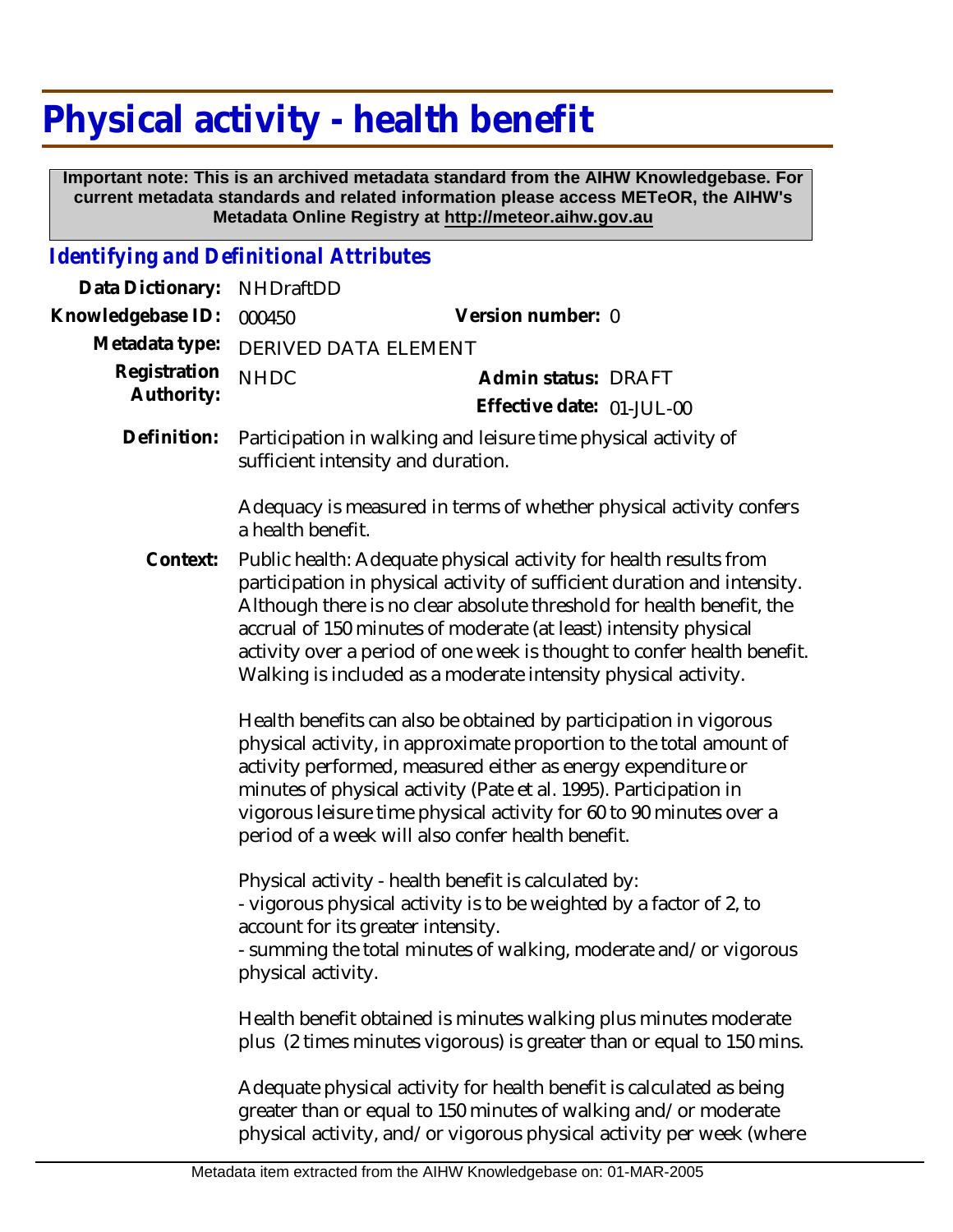vigorous physical activity is weighted by a factor of two to account for its greater intensity).

Physical activity related to gardening and yard work is not included in this definition at this stage, because there is currently limited research on the validity of the self-reported intensity of these activities. Due to the widespread participation in gardening and yard work as self-reported leisure time activities, this validation work is required as a matter of urgency.

## *Relational and Representational Attributes*

| Datatype: Numeric         |                                                                                                                                                                                                                                                                                                                                                                                                                              |                                                                                                                                      |
|---------------------------|------------------------------------------------------------------------------------------------------------------------------------------------------------------------------------------------------------------------------------------------------------------------------------------------------------------------------------------------------------------------------------------------------------------------------|--------------------------------------------------------------------------------------------------------------------------------------|
| Representational<br>form: |                                                                                                                                                                                                                                                                                                                                                                                                                              |                                                                                                                                      |
| Representation<br>layout: | - N                                                                                                                                                                                                                                                                                                                                                                                                                          |                                                                                                                                      |
| Minimum Size: 1           |                                                                                                                                                                                                                                                                                                                                                                                                                              |                                                                                                                                      |
| Maximum Size: 1           |                                                                                                                                                                                                                                                                                                                                                                                                                              |                                                                                                                                      |
| Data Domain: 1            | 2<br>9                                                                                                                                                                                                                                                                                                                                                                                                                       | Adequate physical activity for health benefit<br>Inadequate physical activity for health benefit<br>Insufficient information/unknown |
|                           | Collection Methods: The recommended standard for collecting this information to<br>derive this data element collects only leisure time physical activity,<br>is questions 2, 6, 8 in the Standard Questions on Leisure Time<br>Physical Activity Participation Among Adults.                                                                                                                                                 |                                                                                                                                      |
|                           | Related metadata: relates to the data element concept Physical activity version 0<br>relates to the data element Physical activity - context version 0<br>is calculated using Physical activity - duration version 0<br>relates to the data element Physical activity - frequency version 0<br>is calculated using Physical activity - intensity version 0<br>relates to the data element Physical activity - type version 0 |                                                                                                                                      |
|                           |                                                                                                                                                                                                                                                                                                                                                                                                                              |                                                                                                                                      |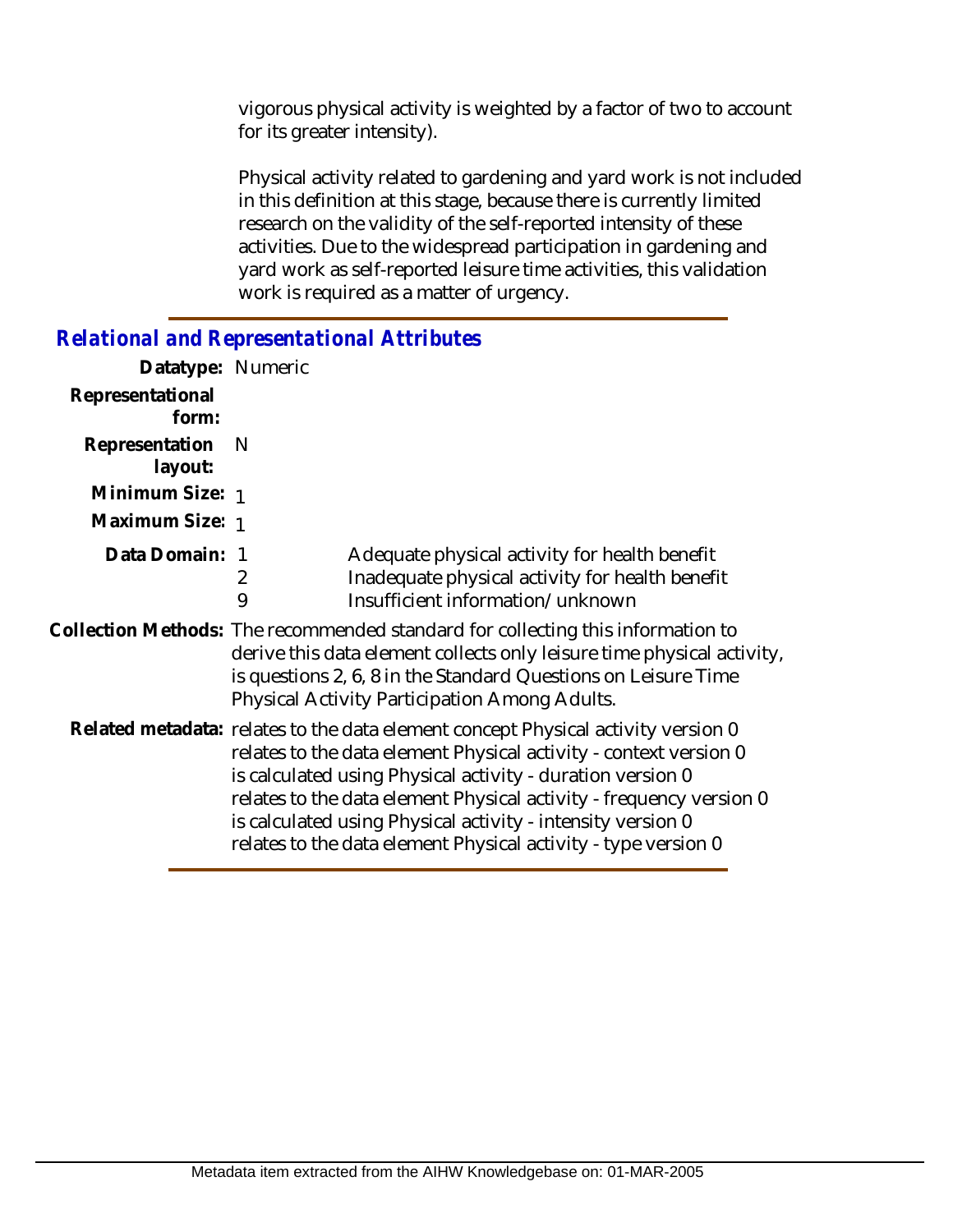## *Administrative Attributes*

Source Document: Standard Questions on Leisure Time Physical Activity Participation Among Adults (1999).

> Pate RR, Pratt M, Blair SN et al. 1995. Physical activity and public health. A recommendation from the Centers for Disease Control and

> Prevention and the American College of Sports Medicine. JAMA 273:402-7.

United States Department of Health and Human Services 1996. The Surgeon General's Report on Physical Activity and Health. Washington: US Government Printing Office.

**Source Organisation:** Australian Institute of Health and Welfare (AIHW)

Comments: Where this information is collected by survey and the sample permits, population estimates should be presented by sex and 5 year age groups. Summary statistics may need to be adjusted for age and other relevant variables.

> It is recommended that in surveys of physical activity participation, data on age, sex, other socio-demographic variables and, where it is possible and desirable to do so, that data on knowledge of and attitudes toward physical activity may also be collected.

International physical activity data collection instruments are currently being developed. Once these methods have been developed and validated they may be appropriate for use in Australian surveys and would be recommended in addition to, or to supersede the currently recommended standard instrument.

It is also recommended that when physical activity is investigated in relation to health, data on other risk factors including overweight and obesity, smoking, high blood pressure and alcohol consumption should be collected.

A range of methods can be used to assess adequate physical activity in a population. The United States Surgeon General's Report on Physical Activity and Health makes no absolute statements about the calculation of adequate physical activity. However, the recommendation for 'regular moderate physical activity on most days of the week'? can be interpreted as accruing at least 150 minutes of moderate intensity leisure time physical activity per week. More vigorous physical activity is also known to confer health benefits in approximate proportion to the total